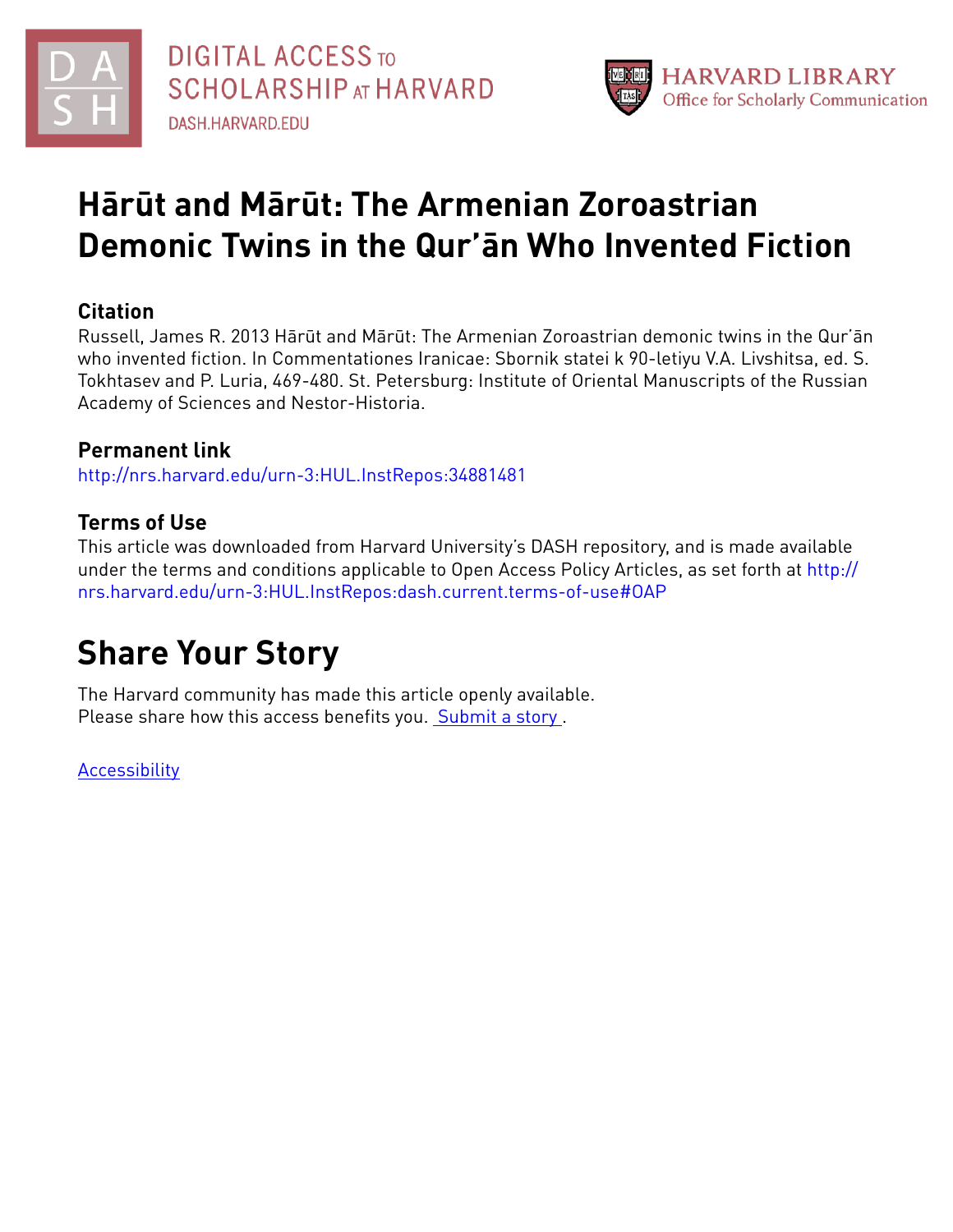#### HĀRŪT AND MĀRŪT: THE ARMENIAN ZOROASTRIAN DEMONIC TWINS IN THE *QUR'ĀN* WHO INVENTED FICTION.

James R. Russell, Harvard University, Cambridge, MA

Haurvatāt and Amərətāt, "Wholeness" and "Immortality" are the rhyming pair amongst the seven Amǝša Spǝntas, the "Holy Immortals" of the Avesta who preside over the seven good creations of Ahura Mazdā: in the forms Xordād and Āmurdād they survive in modern Persian as names of months. In a Manichaean Middle Persian to Sogdian glossary, MP *'(mwr)d'd hrwd'd* is glossed as Sgd. *hrwwṯ mrwwṯ*, i.e., *Amurdād Harwadād* as *Harwōt Marwōt*. The names do not occur in a known Manichaean text so one does not know what the translator understood by them; and since the *h*- is not Sogdian, Henning suggested that the forms in the latter language "were probably borrowed from the same source from which Armenian *Haurot Maurot* are derived."<sup>1</sup> Armenian sources know the Amǝša Spǝntas as the "seven helper/adjutant (*hamharz*) gods (*astuac-k'*)" but unlike a number of prominent *yazata*s they are not remembered as objects of cult and the names of only three are attested. Spǝntā Ārmaitī, Phl. Spandārmad, "Holy Devotion", the female guardian of earth and mother of mankind, in the NWMIr. form *spandaramet-akan* with a Pth. adjectival suffix translates the Biblical Gk. Dionysian revels detested by the Maccabees. The probably older form from SWIr., *sandaramet-k'* with *pluralis tantum* is the generic underworld; and by the Middle Ages the radically shortened *sandark'*, cf. the analogous form *Sondara* in Cappadocian, are a class of chthonian demons. 2 As for *hawrot mawrot*, it is the name of a flower.

On Ascension Eve (Arm. *Hambarjum*), unmarried girls sprinkle its petals into a bowl of water in which they also place identifiable personal items and then stand vigil overnight under the stars. The heavens open then (so does the cave of the apocalyptic

<sup>&</sup>lt;sup>1</sup> Henning 1940, pp. 16, 19 (=1977, pp. 17, 20).

 $2$  Russell 1987, Ch. 10 on Spandaramet and Ch. 12 on Hawrot Mawrot.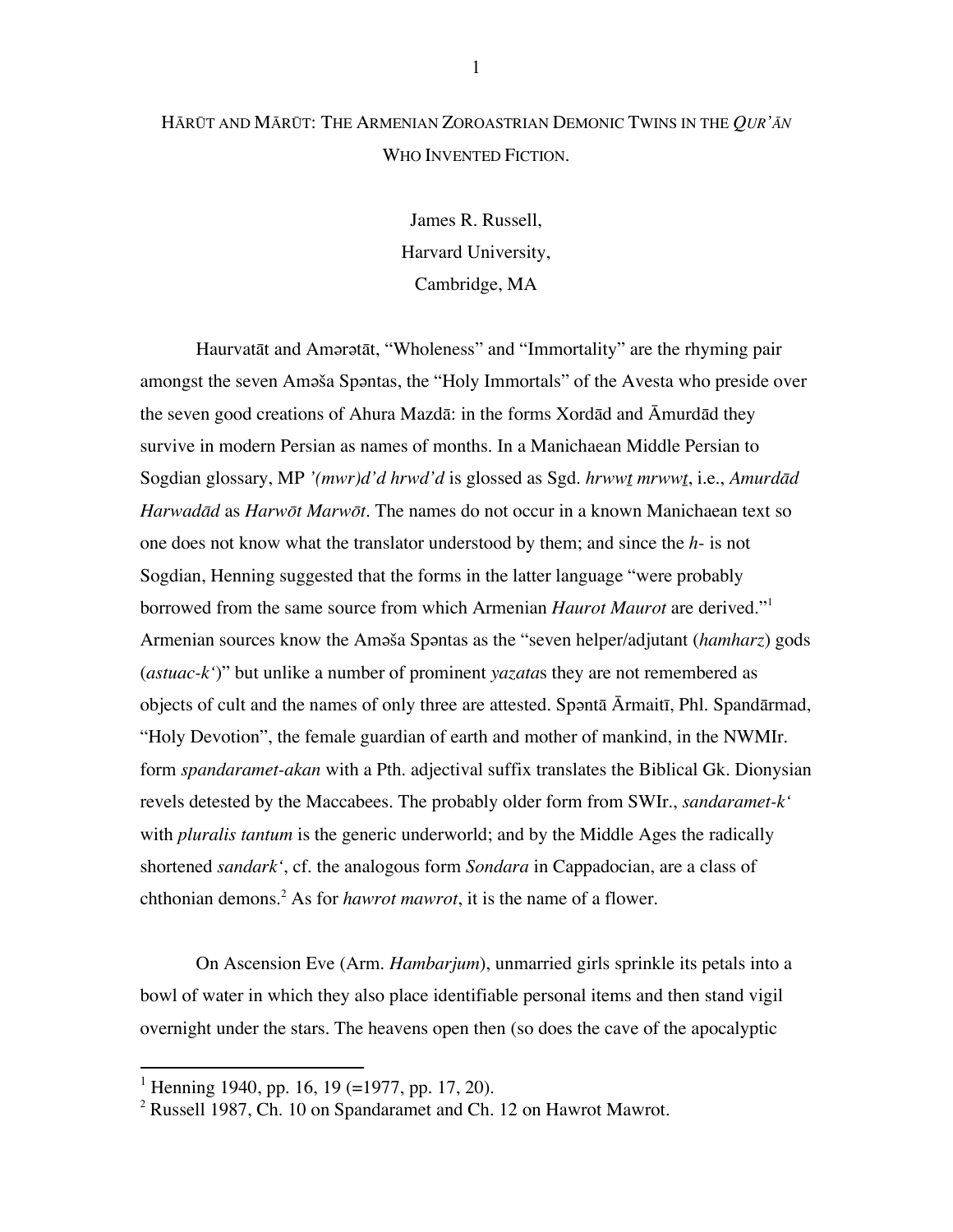hero of the Sasun epic, P'ok'r Mher, "Little Mithra") and their secrets stream down to earth. On the morn as each girl's object is removed a quatrain about her future fortune in love and marriage is recited. Such a vernal *vičaka-xał*, "game of lots" in ancient Iranian culture may have been a source of Heb. Pūrīm and Esther. 3 The water and flower reflect the original associations of the twin divinities. In Arm. dialects there is attested a form *xorot morot* with diminutive *xorotik morotik*: in central Armenian Van and Muš the words mean "lovely, beautiful"; and in the northeast— Javaxk' and Širak— they refer also to a blossom with a rosy hue and sweet scent. The word *xorotik* (or *xorot*, without the diminutive suffix -*ik*) alone also can mean "beautiful". 4 This suggests that the semantic development of the word(s) as "comeliness" was assisted by association with the unrelated but homonymous *xortik*, "delicious, choice morsel" from MIr. *xwartīk* (Malxasyanc', *s.v*.); cf. Tk. *parça*, Mod. Heb. *ḥatīx(ā)* "piece", said of a desirable girl or boy.<sup>5</sup> Such association would foster a *volksetymologische* understanding of the paired form as analogous to others in  $X +$  privative prefix  $m-X$ , even though the second element in such compounds is often actual, e.g., Arm. *(v)olor-molor* "wandering around lost"or Č'inumač'in, the latter literally China-and-*Mahā*-China, but it has the same force as Yiddish *Ek Velt*. And at the proverbial world's edge skulk the giants of Biblical apocalyptic myth Gog and Magog, whom we shall encounter again presently, known to Armenians also by their Arabicized forms *Yaju*<sup> $\gamma$ </sup> and *Maju*<sup> $\gamma$ </sup>, from which Arm. *jo*<sup> $\gamma$ </sup>, "giant", may derive. 6 The *xorotik-morotik* compound when it means "beautiful" always refers to a loved and desired person, not a thing. So in the Arm. folk song *Tehkonda*: *Xorotik,* 

<sup>&</sup>lt;sup>3</sup> Russell 1990, pp. 33-40.

<sup>&</sup>lt;sup>4</sup> Dialect dictionary 2002, p. 363.

 $<sup>5</sup>$  And here in the Ebonic parlance of the USA of my youth, the happy exclamation when</sup> a lovely girl walked by uptown, "Mmm, mmm, MMM! Sho' like a piece o' dat!" For the other amorous uses of English "piece" one need only consult the constantly-growing Urban Dictionary on the Internet.

<sup>6</sup> The rhyming *šogmog(-em)*, "delation, flattery, lie" perhaps inspired another form of the name of the pair in which initial *j*- is altered to *sh*-: Zaruhi Pōłosean of Šāhbāγī, Van, told her son Grigor, *Eōt'ǝ glxani hrēšǝ piti gay Hayastani vray ew mec paterazm piti ǝllay, isk al Šugug Mugug piti gay anor dēm*, "The seven-headed monster will come against Armenia and there will be a great war; and Šugug Mugug as well will come against it" (oral comm. by Krikor Boghosian). The seven-headed dragon and Gog and Magog are standard fare from the Book of Revelation.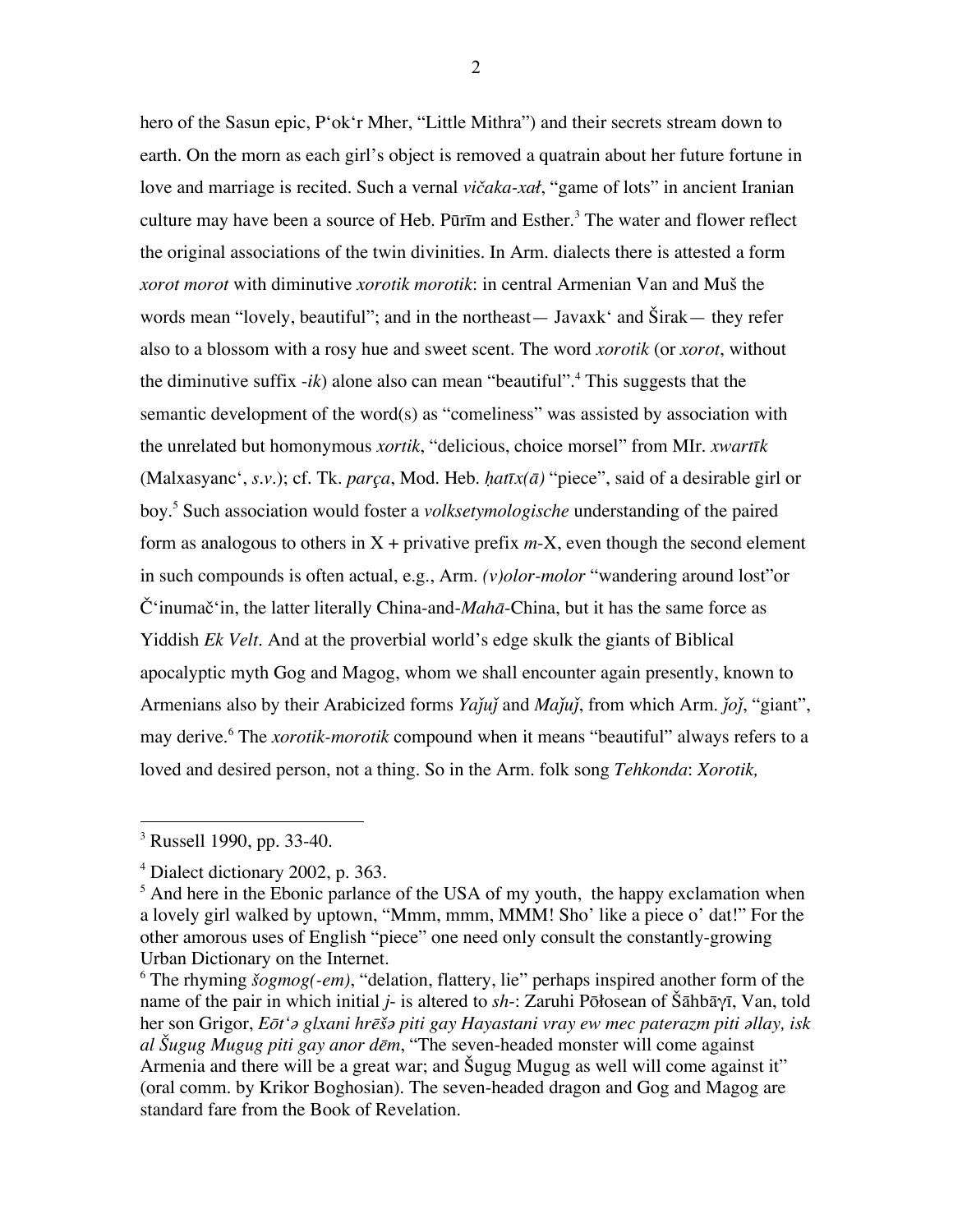*xorotik, xorotik-morotik im yarn ē* "Pretty, pretty, lovely is my beloved!"— or *Ay! Xorotik-morotik, Ay! Sirunik kak'avik* "Oh lovely, oh lovely little partridge!" The strutting partridge gives its name to the generically lewd dance in Arm. celebrations of physical love and early medieval polemics against it.

Though it might appear that the divine names underwent degeneration to become common nouns the reality could be more complex. One recalls for instance that the Parsi Gujarati form, Ordibeheśt, of the name of another Amǝša Spǝnta, Aša Vahišta, who presides over fire, can be used simply for "fire"— so closely is the visible creation suffused for the Zoroastrian with the presence of its tutelary divinity.<sup>7</sup> So plants and waters might have been called *hawrot* and *mawrot* by pre-Christian Armenians who still knew what the names meant. The Armenian "game of lots" is now a sanitized and innocuous rite of young girls sanctioned by church and society. But it might once have been a nocturnal (and therefore perhaps goetic)<sup>8</sup> ritual of lecanomancy and love magic or, indeed, something more malevolent— on the fringe of a Mazdaismicate<sup>9</sup> society employing sacred names imbued with poetic rhyming potency and manipulating herbs and possessions of the subject or target person of the rite. Such a magical rite, employing several of the central features of the Armenian *vičakaxał*, is indeed attested in a source whose roots are in late antiquity. In the *Sēfer ha-Rāzīm*, "Book of Secrets", a compendium of spells that advertises itself as having come to king Solomon from the personal library of Noah, there is a list of eighty angels of the "second encampment" who serve one TYGRH. In order to cause various kinds of dire harm to an enemy, or to do other damage, one may call on these four score malevolent beings by taking water from seven springs on the seventh day of the months in the seventh hour of the day in seven different unfired pottery vessels. These are to be exposed beneath the stars for seven nights, after which one is to pour their contents into a glass vial over which one has

7 Russell 1988.

<sup>8</sup> Compare the "black *yasna*" described by Plutarch in *Peri Isidos kai Osiridos*, where Persian witchcraft inverts the canonical rite even as witchcraft in Christendom perverts the Mass.

<sup>&</sup>lt;sup>9</sup> Pardon the neologism; but it is a useful construction and why should Islamicate societies have all the fun?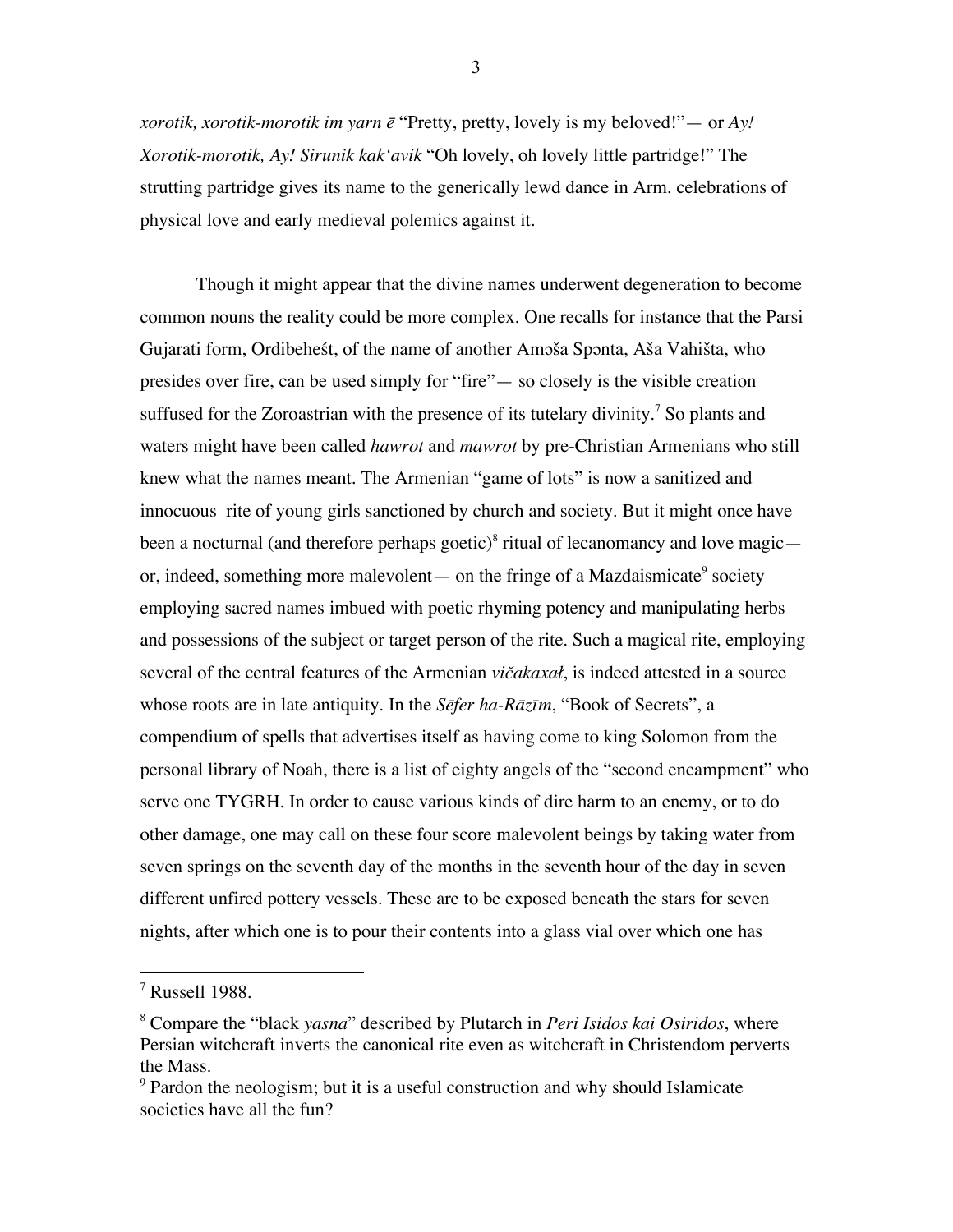pronounced one's foe's name. One then smashes the seven vessels and scatters the shards to the four directions, reciting appropriate incantations.<sup>10</sup> So the innocent quatrains of latter days may but palely reflect what were defixions of yore. Much magic in antiquity was specifically love magic, which was employed not only to arouse desire but also, more sinisterly perhaps, to destroy the bonds of wedlock: one need only peruse that *locus classicus*, the historiola of St. Cyprian of Antioch, to see how the black art worked. So *hawrot* and *mawrot* may have to do with a lioness of a magical rite that in later centuries becomes an Armenian folkloric pussy cat.

So now we consider the two Amǝša Spǝntas in the  $102<sup>nd</sup>$  verse of the second *sūrā*, *al-Baqara*, of the *Qur'ān*. This is a scripture that still awaits its Kittel, but this longest and doubtless latest, summarizing chapter adds an immense quantity of regional oral lore to the basic teachings of the new religion, probably as it approached century mark. The passage is taken to be an admonition directed specifically to Jewish believers at Medina. "Solomon did not disbelieve; but the demons (*aš-šayātinu*) disbelieved. They taught mankind magic (*siḥra*) and that which was revealed to the angels twain (*'ala 'lmalakayni*) in Babel, Hārūt and Mārūt, but they did not teach it to anybody till they said, 'We are naught but a temptation (*fitnatun*), so do not disbelieve (*fa lā takfur*).' And from these two, people learn that by which they can cause division between husband and wife: but they injure no one save by God's leave." Islamic tradition confines the two angels to a well in Babylon<sup>11</sup> and mentions the incident with the girl who became the star Zuhra, i.e., Venus. Muslim legend elaborates the myth considerably; and the reliance upon Jewish sources, as will be seen, is palpable. So in the Persian-language Lahore *Tafsīr*, for

 $\overline{a}$ 

<sup>&</sup>lt;sup>10</sup> Morgan 1983, pp. 25-28.

<sup>&</sup>lt;sup>11</sup> Why Babel? Presumably because of the babble of tongues (and, in early Islam, of creeds) there since God's hand smote the proud tower of the rebellious, the din reminiscent of the whisperings (*waswasa*) of the *jinn* and the mutterings (*zamzama*) of the *majusi*s (Magians; magicians!) with their *niranjiyyat* (spells, lit. Zoroastrian *nirang*s, sacred formulae of power). Dr. Geoffrey Herman has called my attention to Goldziher 1884-8, p. 124: in A.H. 102 Mujahid at Babylon requested that the Jewish exilarch show him Harut and Marut, who hung upside down, great as two mountains, in their well. So it would seem that in the early Islamic period the connection was still strong of the Koranic myth to Jewish tradition in the lands that had only recently been the center of Sasanian power.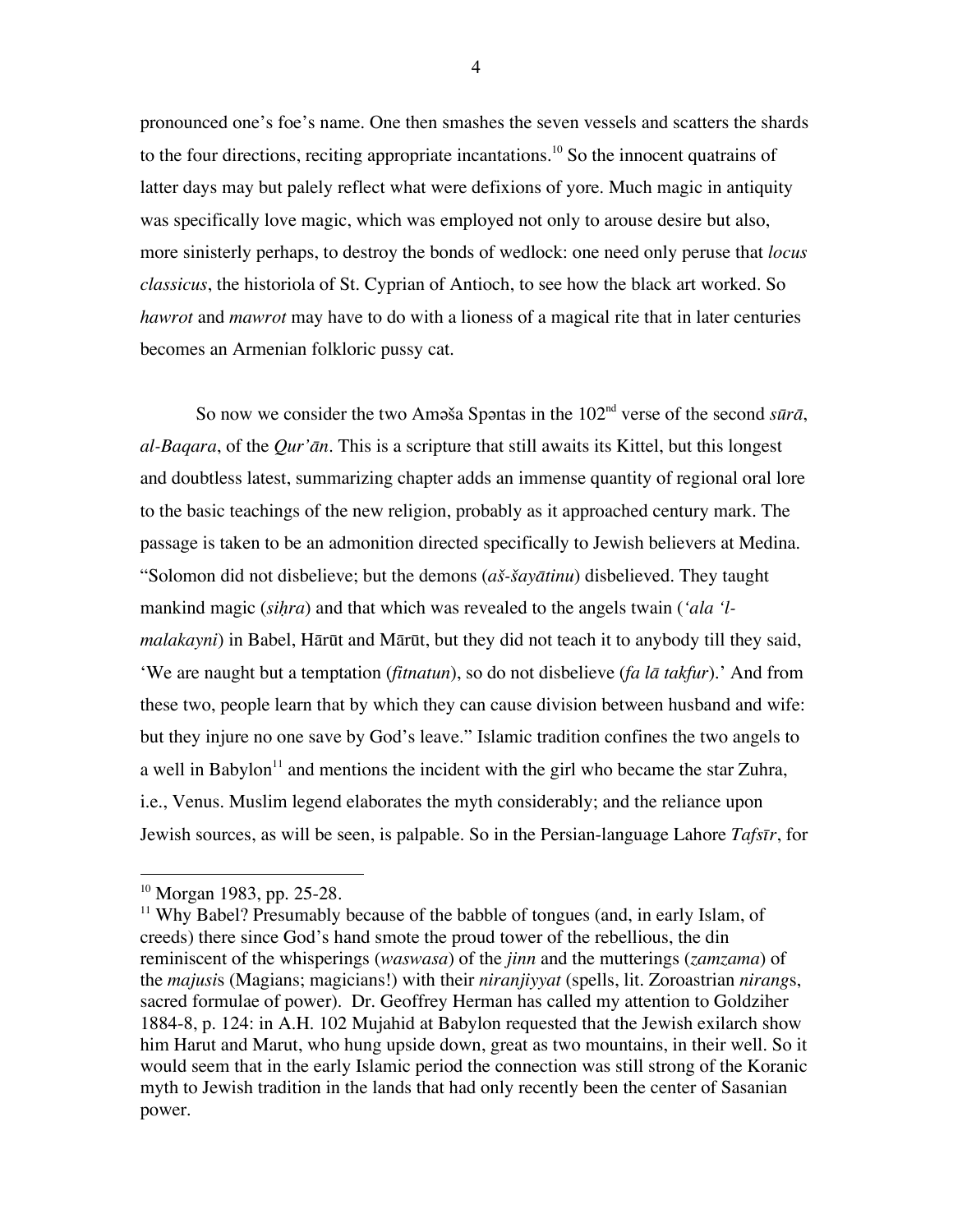instance, we read: "Khwāja Imām, may God be pleased with him, said: We heard it said in some commentaries, There came to ' $\overline{A}$ 'iša, may God ble pleased with her, a certain woman and said, My husband took another woman to wife and I am tormented by jealousy. A woman told me, I'll take you to a place where they will teach you something. You pronounce it over your husband and he will not even touch that other woman. At night she arrived, leading two of what could have been either cats or dogs, God knows. She mounted one and seated me on the other and off we went. We traveled till we reached a place where we saw two people suspended upside-down. She led me to them and left me there. They said: Do not learn what we say, or else you will become an unbeliever. But I said, I must learn it. If you have to, they said, then go to that furnace. And I saw a place like a furnace. When I went there I was frightened, turned around, and said, I went to the furnace. They replied, What, then, did you see? I said, I didn't see anything. They retorted, That means you didn't go there. So, go back! Don't learn or you'll become an unbeliever. I did not obey. So they said, Go on then, go right up to the furnace, to see. I didn't go all the way that second time either. I went up to the furnace only the third time, looked, and saw something like a horseman clothed in white. White cloth covered his head. He rose out of the furnace and flew up to the sky. I returned and related what I had seen. They said, That was your faith, and it flew up and away. Now learn. And they pronounced those words. I committed them to memory and returned home. As they taught me, I cast a kernel into the earth and pronounced those words. In the same instant a stalk grew, became green, rose, and started to sprout leaves. As soon as that plant appeared, I immediately repented." Idris intervenes on behalf of the woman to  $God.<sup>12</sup>$ 

The names are familiar; but the narrative alludes to a longer story concerning another pair of angels known from the corpus of texts on Enoch concerning the giants or *nephilim*; in the cycle of legends about king Solomon; and in later Jewish mythological

 $12$  Abdullaeva 2001, p. 84, who cites also the comment of Hasan Basri on a tradition that the two teachers of magic were Zoroastrians that one should therefore read not *malakayn*, "twain (fallen) angels" but *malikayn*, "two kings" (p. 82). This suggests that some remembered the Iranian origin of the names of the two.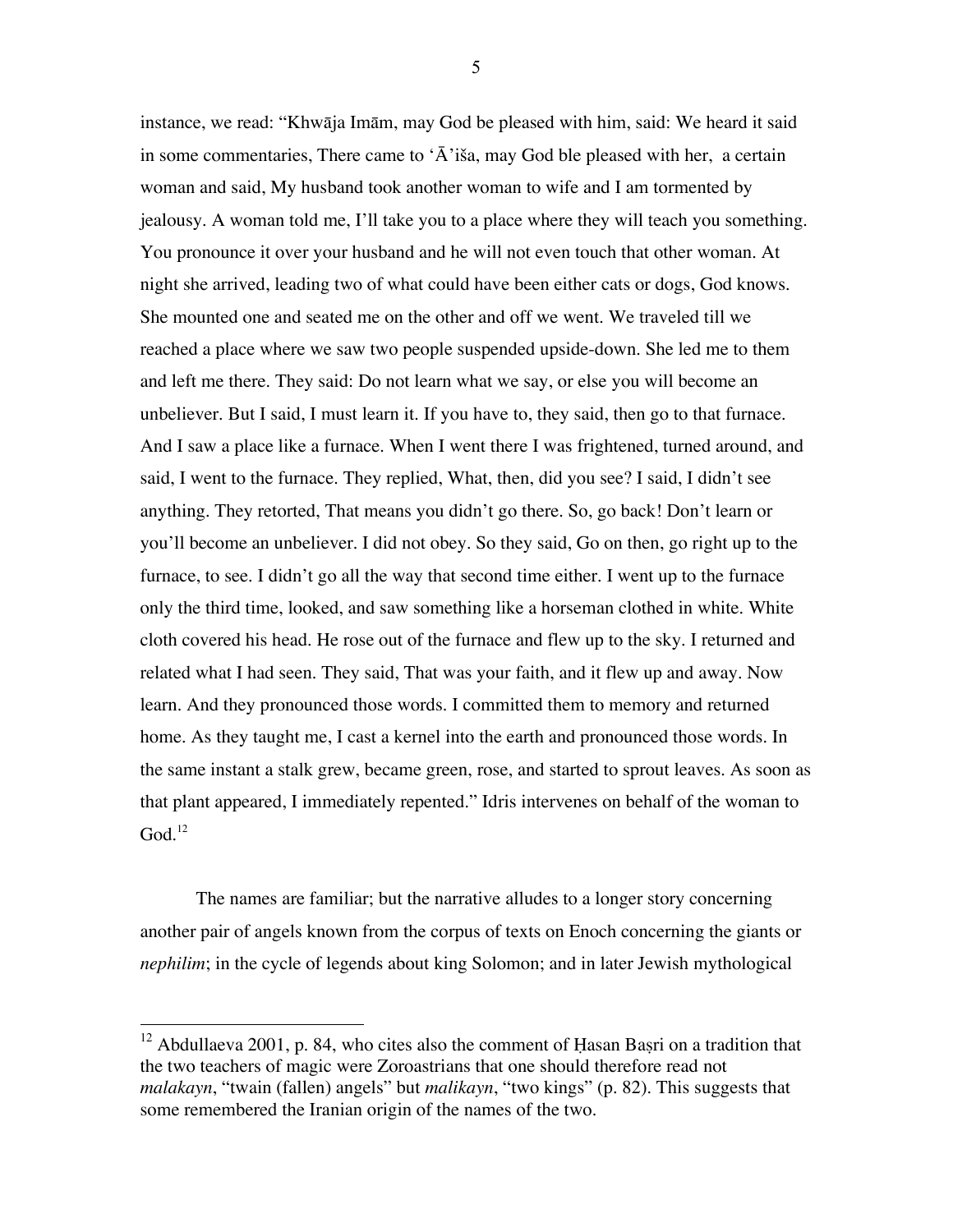literature. Originally the two are Šemihaza or Šemhazai, 13 and 'Azael; and the former has two sons, Hiya and Hiwa. The rhyming names of the latter were chanted, the Talmud notes, by boatmen as they strained at their ropes. The Manichaean version of the Book of the Giants knows Šahmizād and his sons Ohyā and Ahyā. A Sogdian text equates the former with Sām; and the twin angels are in Persian named as Sām and Narīman. The Avestan epic hero of the cycle of the *kavis*, Karasaspa, belongs to the Sama clan and is called *naire.manah*-, "manly-minded"; so the Iranizing version of the narrative has equated the fallen angels, it would seem, with him. In Pth. the giants themselves are *kawān*, "kavis". Later Jewish lore stresses the rhymed character of the twins' names by calling them 'Aza and 'Azael. The giants in the earth practice telling lies (Aram. šqrh, kdbyn); and in the apocryphal Book of Jubilees (8.1-4) the Watchers (Gk. *egrēgoroi*, Aram. *'irin*), who unlike the vigilant angels of the heavenly host are fallen beings, are said to have initiated divination using astrology.<sup>14</sup> So the apocryphal literature of Jews, Christians, and Manichaeans that existed at the dawn of Islam had a pair of fallen angels whose names sometimes rhymed and who lied and invented magic.

As to Solomon, he is said to have traveled on the pinions of an eagle to Tadmor in the Mountains of Darkness to visit 'Aza and 'Azael. He forced them by his ring with the holy Name to teach him mysteries. This is but one episode of Solomon's many-faceted career as a magician; and again there seems to be considerable cross-fertilization between Jewish and Iranian myth, especially in the Islamic period. For Muslim tradition attributes the origin of the Persian vernal New Year, Nō Rūz, which became a popular and carnivalesque feast as far afield as Egypt, variously to the primordial king Jamšīd and to Solomon— the latter having established it to commemorate the day when that same potent seal ring (*khatam*), which had been stolen by a demon (*jinn*), was recovered.<sup>15</sup> In the texts of the *Testament of Solomon* that demon was none other that Ašmedai, i.e., the Avestan Aēšma Daēva. Jamšīd's fatal hubris in Persian epic culminates in the demand

 $\overline{a}$ 

<sup>13</sup> The name sounds, as Shaked has suggested, as though it might be simply Heb. *ha-šēm ha-zeh*, lit. "this name", maybe a cautious circumlocution. Pious Jews refer to God discreetly as Hashem, "The Name".

<sup>&</sup>lt;sup>14</sup> Reeves 1992, pp. 44-45 n. 100, 76, 77-78; and Milik 1976, pp. 330-331.

<sup>15</sup> Shoshan1993, pp. 40-41, citing Shaked 1991, p. 90, n. 5.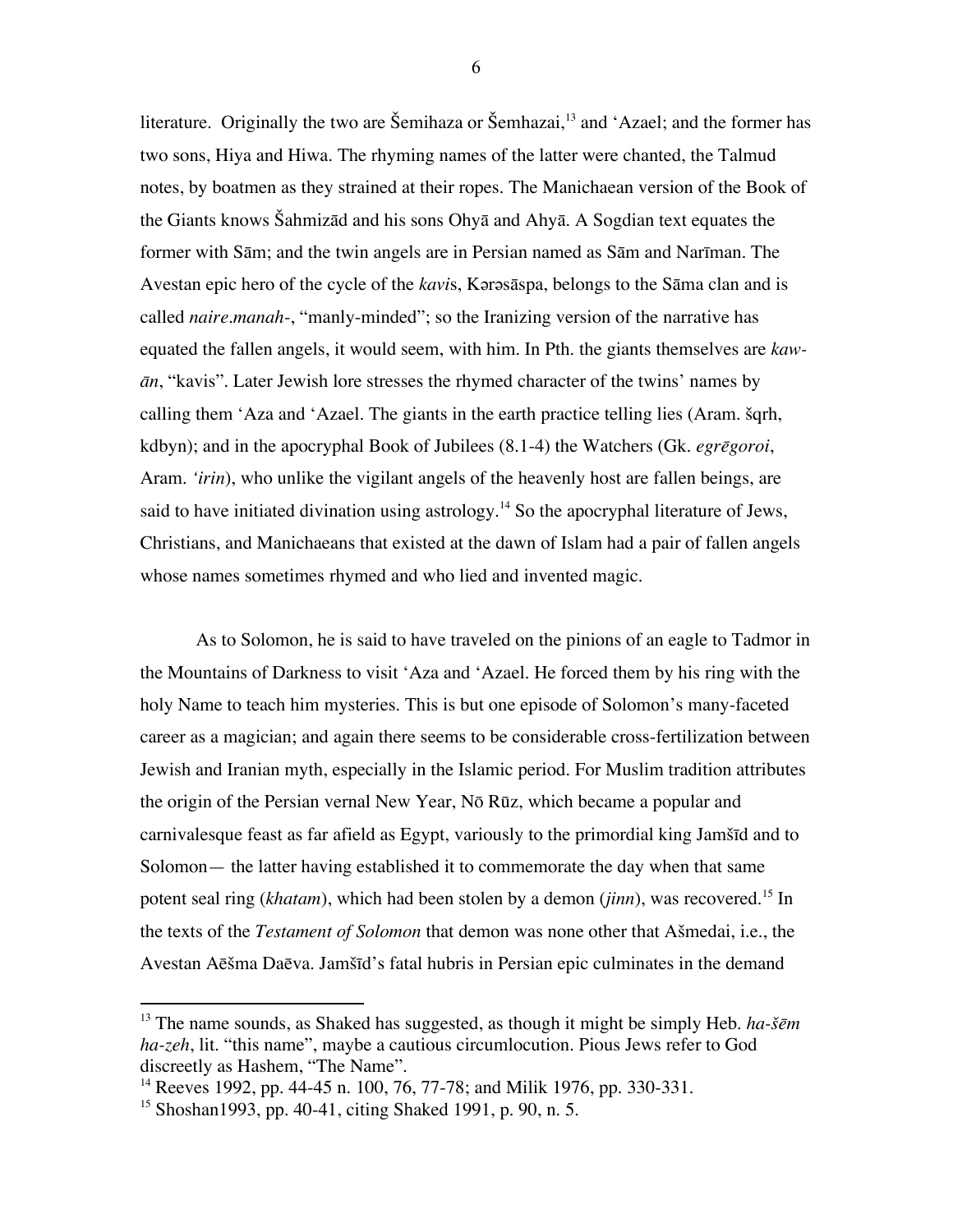that men worship him rather than God since he can cure every disease. This finds a parallel in the legend that Hezekiah concealed (Heb. *gānāz*) Solomon's *Sēfer Rǝfū'ōt*, the book of cures that included every disease and its remedy and therefore might tempt the sick to pray to the king rather than the Creator. Zoroastrians consider Ahreman the author of disease and do not see the demonstration of human excellence in medicine as overweening pride, but as an aspect of the lifelong "martial striving against the demons" recommended by the Phl. credo;<sup>16</sup> so perhaps here the vector of influence ran from the monism of Israel, where God is author of good and evil, life and death— eastwards.<sup>17</sup>

The story of the two angels, called most often 'Aza and 'Azael in the later Jewish sources, may be summarized as follows. At the time of creation the angels who begged of God that they be let loose upon mankind to prove our iniquity— and unworthiness to receive their worship— were allowed to become the precious stones, gold, and purple dye that entice people. 'Aza and 'Azael in particular protested that, whatever the conditions of the world, they would acquit themselves better in it than men. But they tried instead to rape the girl who escaped to become Istahar/Venus/Nāhīd. Opting for punishment in this world rather than hell, they were sent to the Mountains of Darkness beyond the river Sambatyon. This is where Gog and Magog are, as well as the Ten Lost Tribes, all behind the security barrier erected by Alexander the Great. They are imprisoned in a deep mountain cavern: one of them repented and, though chained upside down, can see; the other sulks below in the dark. But their social life is rather busy. Afrira and Kastimon, two even nastier demons from a world below, sometimes come to bother and scare them. Naamah— Ašmedai's mother— tempts them. Genun the Canaanite, son of Lamech, invented musical instruments there: 'Azael entered them, and that is how music became seductive and led men into promiscuity. After they had discovered rock and roll, the Canaanite went on to invent beer, pubs, and iron weapons.<sup>18</sup> So God created the Sabbath and the *sitra aḥra* took care of Saturday night.

 $\overline{a}$ 

<sup>&</sup>lt;sup>16</sup> Phl. razmīg ayōzišn padērag dēwān, in the Čīdag andarz ī pōryōtkēšān "Select" counsels of the primordial faithful", attributed to Ādurbād ī Amahraspandān.

 $17$  See Russell (in publication), and Halperin 1982, pp. 269-292.

 $18$  Graves and Patai, 1963, pp. 100-106, with refs. to Dillmann 1853, pp. 92-93.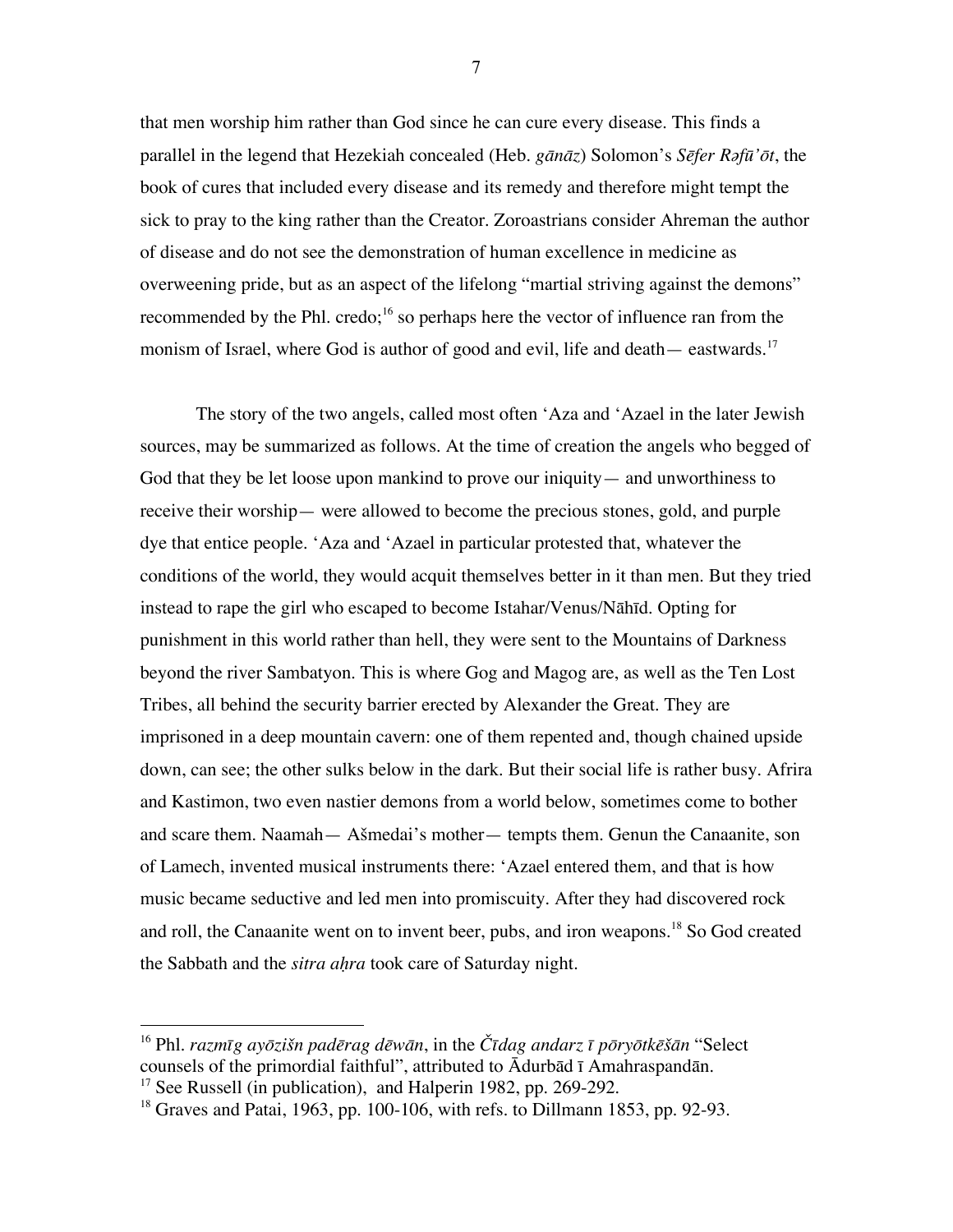The most frequent visitors to the angels in the Mountains of Darkness are humans like Solomon seeking to learn magic. 'Azza the recalcitrant sulks in his pit; but 'Azzael sees people approaching. Then they both cry out and burning serpents surround them. They dispatch their animal familiar, a *Mischwesen* called *unimata* with the head of a snake, the body of a cat, small paws, and two tails. The postulant must then cover his face and make an offering of the ashes of a white cock. The *unimata* then conducts him to the fallen angels' binding chain, which he must strike thrice. The two then teach him magic over the course of fifty days.<sup>19</sup> The details are intriguing, and recall the epic myths of Zoroastrian Armenia: Movsēs Xorenac'i, whose *History of the Armenians* is often dated to the fifth century and at all events reached its present form no later than the eighth, provides the details of a much older oral epic still recited by the *gusans* ("bards") in his day. The epic of the Artaxiad dynasty contains many archaic elements and telescopes the events of the second and first centuries B.C. In one episode the Armenian king Artawazd, cursed by his father Artašēs, falls into the chasm of greater Ararat (Arm. Azat Masik'). He is chained there, held by giants called  $k'ajk'$ . Since dogs are gnawing at the chains to free him, mediaeval Armenian writers report that blacksmiths begin their working week by striking their anvils thrice to strengthen the chains of Artawazd. Artawazd's mother, Sat'enik, was something of a witch; but there is no record of Artawazd receiving and teaching visitors. Nor are there any snakes in the myth, which is so reminiscent of the tale of Ažī Dahāka, Zohhak, chained or crucified in Mt. Damāvand and tortured by the two snakes that spring from either shoulder. But Armenian lore abounds in *višaps*, serpentdragons, in the region of Ararat.<sup>20</sup> Perhaps the Jewish tale has shifted the serpents of an older version of the story to the *unimata*'s ophidian head and double tail. The offering is sinister: the harbinger of dawn and bird of the yazata Sraoša is holy to Zoroastrians; and Manuk Abełean notes in his work on Armenian folk belief that a heavenly rooster wakes the angels. Gabriel, whose name is popularly connected with "rooster", is in Jewish belief

<sup>19</sup> Bamberger 1952, pp. 178-181, with refs. Louis Ginzburg in vol. 4 of his *Legends of the Jews* and Angelo Rappoport in vol. 1 of his *Myth and Legend of Ancient Israel* report substantially the same details of the myth.

<sup>&</sup>lt;sup>20</sup> On Artawazd, see Russell 1987 Ch. 13 "Captive Powers"; Russell 1994; Russell 1986-87; and Russell 2006.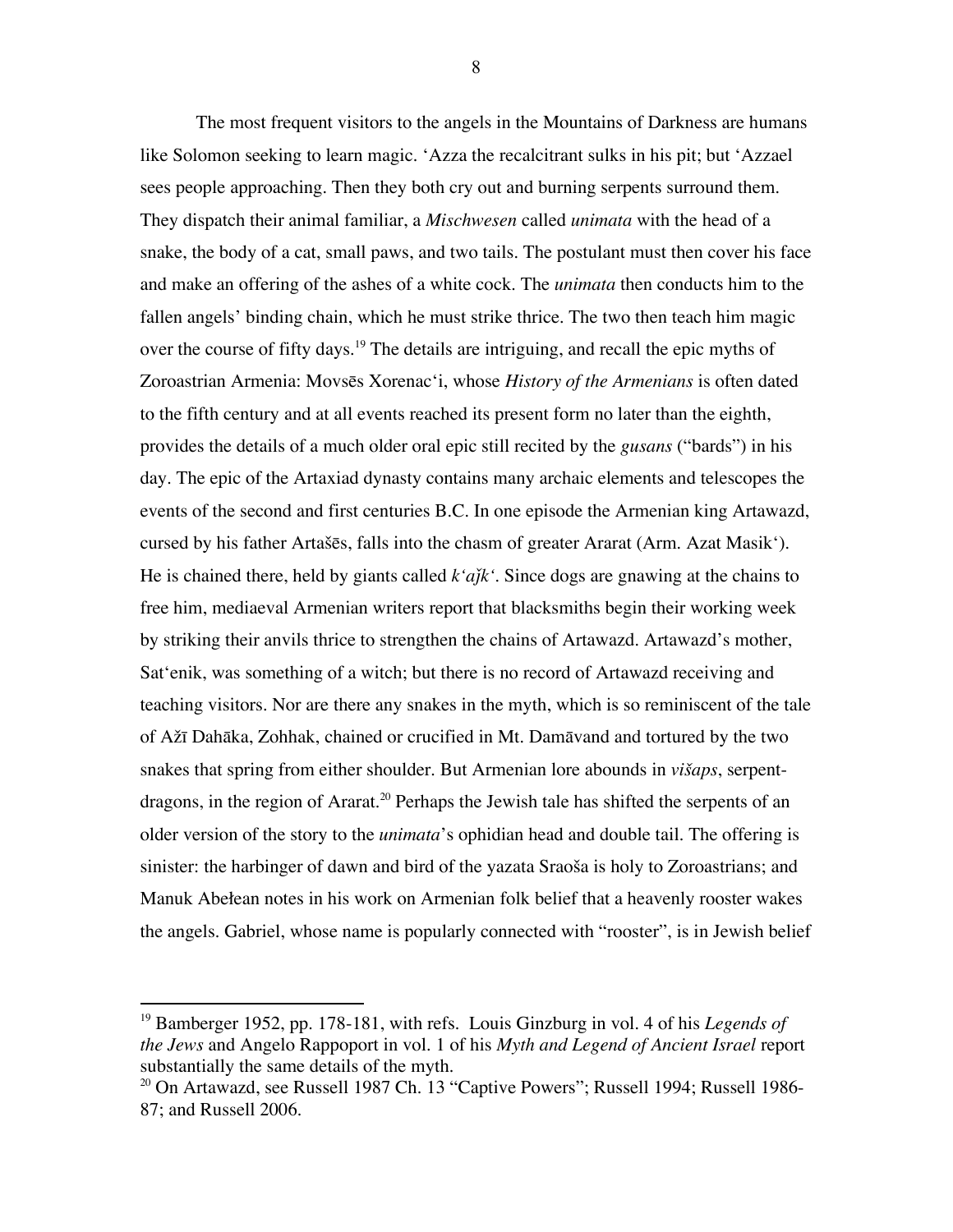the first to rise. 21 A 14th -cent. MS from Herāt of the *Mir'āj nāme* depicts the Prophet Mohammed in the first heaven meeting a giant white cock whose feet touch the earth and whose comb brushes the foot of the divine throne.<sup>22</sup> In the context of Iranian religion killing a white cock would be a perversion, a reversal of the sacred analogous to a blasphemous parody of the Eucharist.

It seems possible that an Iranian Zoroastrian myth, or, more precisely, the pre-Christian Armenian reflex of one about an evil titan chained in a mountain chasm, was involved in the shaping of a Jewish tale first elaborated in the books of Enoch about two fallen angels who tell lies generally and more specifically teach magic. From their other associations with seductive fashions, lewd music, and strong drink, love magic would seem to be their particular specialty. The tale evolved in a milieu where Iranian and Jewish traditions were strongly interpermeable; and this is apparent also in the Solomonic cycle where it is reflected. It entered Manichaean lore, where a secondary re-Iranization seems to have occurred: the angels are renamed Sām and Narīman and the tradition knows their Aramaic equivalents. It is not known whether a version of the myth known to Manichaeans in Sogdiana called them Harwōt and Marwōt; but if there was, it must have come from the west of the Iranian world, most likely from Armenia, where the legendry surrounding Hawrot and Mawrot was so deeply entrenched. The details of the legend also argue for an Armenian locus; and the names in the *Qur'ān*, Hārūt and Mārūt, are closer to the Armenian forms than to any others. De Menasce has explained the motif of twin beings with reference to the Indian legend of the two Aśvins who took a fancy to princess Sūkanya (*Mahābhārata* 3.123-125); and Dumézil saw in them an expression of the "fonction terrestre".<sup>23</sup> The two Amǝša Spǝntas at least personified water and plants employed in a magical rite. Many traditions like twins with rhyming names in any case: the Dioscuri do not rhyme but Remus and Romulus do; and closer to home the first generation of the heroes of the Armenian epic of Sasun consists of such a pair, the strong, heroic Sanasar and his smaller, weaker, more moody twin brother Bałdasar. By the

 $\overline{a}$ 

<sup>&</sup>lt;sup>21</sup> Cited by Scholem1965, p. 147 n. 4.

<sup>&</sup>lt;sup>22</sup> Séguy 1977, Pl. 9 (fol. 11).<br><sup>23</sup> De Menasce 1947.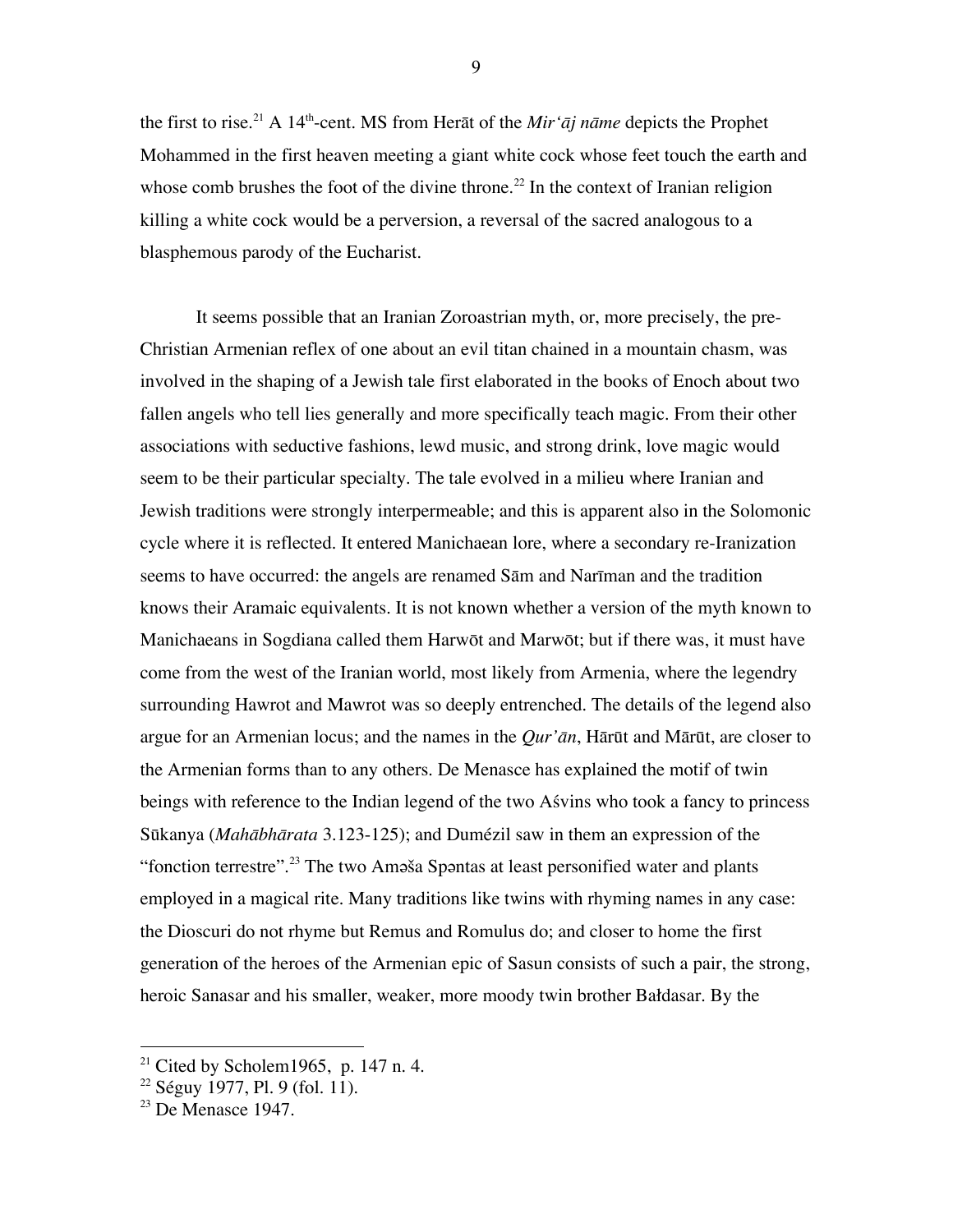seventh century of the Christian era and the end of the Sasanian age, the Jewish, Christian, Manichaean, and Mandaean mythology and demonology the early Muslims encountered in Iraq, Syria, Egypt, and Israel was rich in Iranian names and terms: in a world where the king of the demons is named in the inscription on a Jewish magical bowl as Bagadāna, it comes as no particular surprise that there should have existed a version of the myth of 'Aza and 'Azael in which the two fallen angels bore the alternative Iranian names Harut and Marut and had a specific association to the water and plants used in a ritual by Armenians. One might have encountered the latter at every turn. In Mesopotamia, Mani's mother Maryam had been of the Armeno-Parthian noble house Kamsarakan, and Armenians were ubiquitous at court; Armenians thronged the schools and streets of Antioch and Nisibis; an Armenian papyrus is known from Egypt (the poor historical Artawazd had also languished in captivity at Alexandria, a prisoner of Marc Antony); and Armenian monks and pilgrims in the Land of Israel were exceedingly numerous.

Unless the "two youths" (*šǝnēy ha-bākhūrīm*) invoked in the name of Samael in a Geniza fragment to afflict N the son of N with noise and discharges from the back are our demonic twins, they do not seem to appear in Jewish magical texts themselves. 'Azael (*'z'l*) is one of the angels who stand before the divine throne, on a Jewish Aramaic amulet from Ağabeyli, near Maraş— clearly a pious sort and not one of our boys. 24 But one of the Iranian twins may perhaps survive in an Armenian spell that, appropriately, deals with love. The late Dr. Levon Boyajian of New Jersey owned a magico-medical manuscript that had been copied by his grandfather, whose family had migrated from Č'mškacag (Chemishgezek, the ancient town that was home to the Byzantine emperor John Tzimisces) in the province of Dersim (now Tunceli), Western Armenia, to Aleppo. He probably compiled the manuscript there in the 1920's, copying both recent cures and old spells, and brought it to New York. Dr. Boyajian's son donated the book to the National Association for Armenian Studies and Research at Belmont, MA, where I have studied it. On p. 62 is a magical operation and spell to release the binding (Arm. *kap*) of a

 $\overline{a}$ 

 $24$  On the two youths, see Naveh and Shaked 1993, p. 235 f. For 'Azael in the amulet, see Naveh and Shaked 1985, p. 68 f.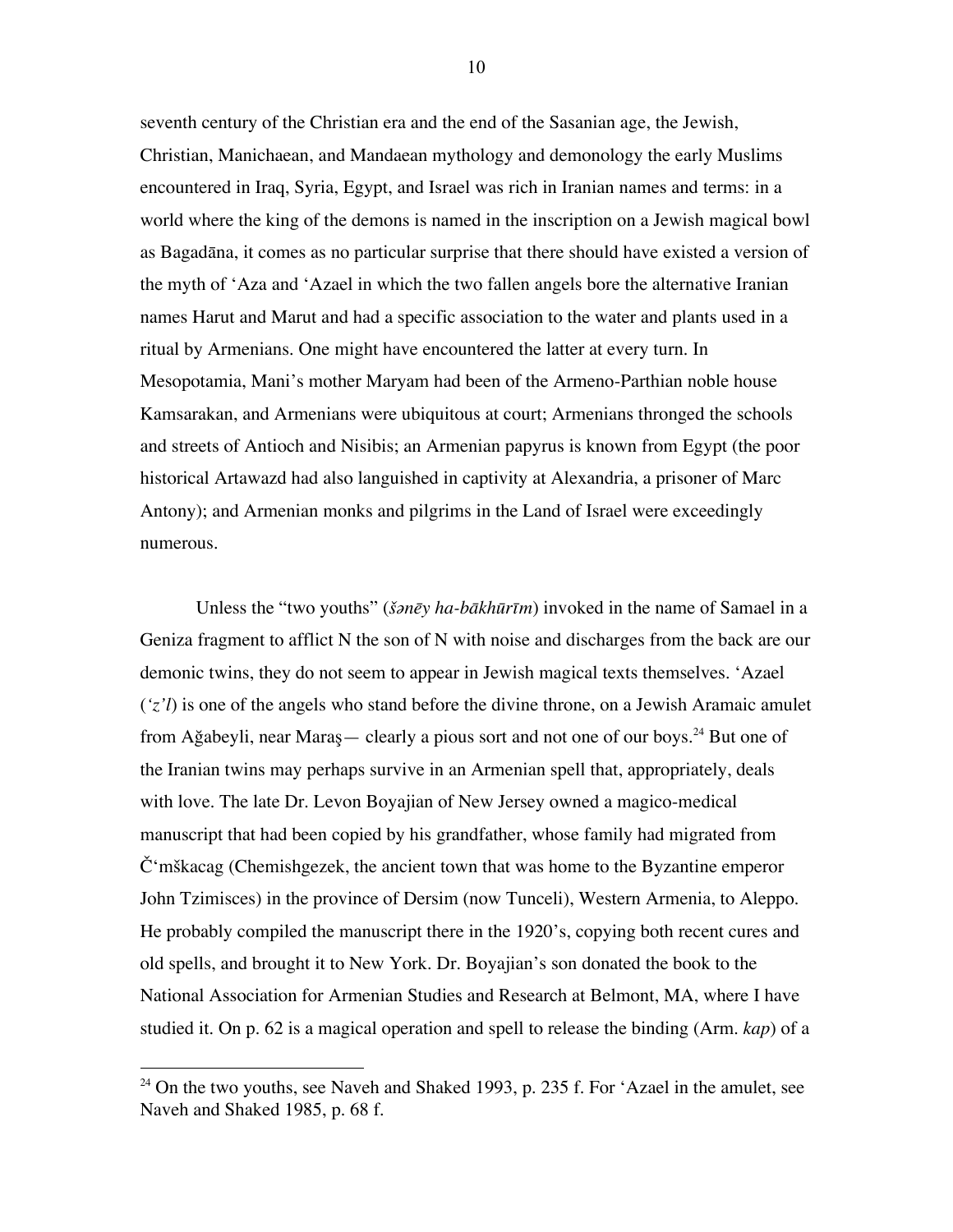bridegroom. One is to clap one's hands, recite the prayer beginning "Heavenly God" and the Psalm beginning with the words "Ascribe might" and write the name of the afflicted man on two slips of paper. The bride and groom are to wash in water in which the first piece of paper has been placed; and the groom is to bind the second to his right arm. With God's help he will be released. On the paper is to be written the nonsense words of the spell: *Hasawił, mat'um, marum, mat'ēumn, mariwn, mahk'on, awasi, azawmi, maṙut'*. The final word may be a rendering of Arabic Mārūt as an Armenian heard it, with a trilled *r*: the rhymes of late medieval and early modern Armenian spells consist often of *voces mysticae* and actual lexical items drawn from the prayers and spells of Muslim and, more rarely, Greek— neighbors. So the name of at least one of the two fallen angels may still be attested in an actual magical rite as well as in a women's ritual that may once have been such a rite as well: one notes in both the use of water in which objects have been immersed.<sup>25</sup>

I have suggested that the imaginary place at the edge of the world of the confinement of the two fallen angels— the Mountains of Darkness, beyond the river Sambatyon and the wall built to contain Gog and Magog and their hordes (Ezekiel 38, Revelation 20)— was thought to be in the environs of Armenia, or at least a mythologized image of it. What evidence do we have for this? The ten lost tribes of Israel were also thought to dwell in these parts: God punished them for their sins and they were exiled by the Assyrians to the northeast, to Media somewhere beyond the river Gozan (cf. I Kings 14-15, II Kings 17.6). Talmudic tradition locates them around Adiabene and Hamadan and mentions a river Sanbatyon— in the third century Commodianus has them *Persida flumine clausi*. Their new abode, which came to be called Arzareth after *erets aḥeret* ("another land", in Deut. 29.28) seems to be a place of snowy mountains (if a word SLWG may suggest Heb. *šeleg*, "snow"). One candidate is the Elburz chain south of the Caspian. The latter is mentioned as a place where they were; and if one notes the testimony of Josephus (Wars 7.7.4) to the effect that Alexander built his wall to keep out

 $\overline{a}$ 

<sup>&</sup>lt;sup>25</sup> Though it is difficult to argue from silence, perhaps \*Harut (for Harūt) was heard as too close to Harut', a common diminutive of the proper name Yarut'iwn, "Resurrection", to be suitable for a negative spell; while Marut carries the suitably frightening phonetic signature of Arm. *mah* "death", *ma(r)šel* "wear out, decay", *meṙnil*, "die", and so on.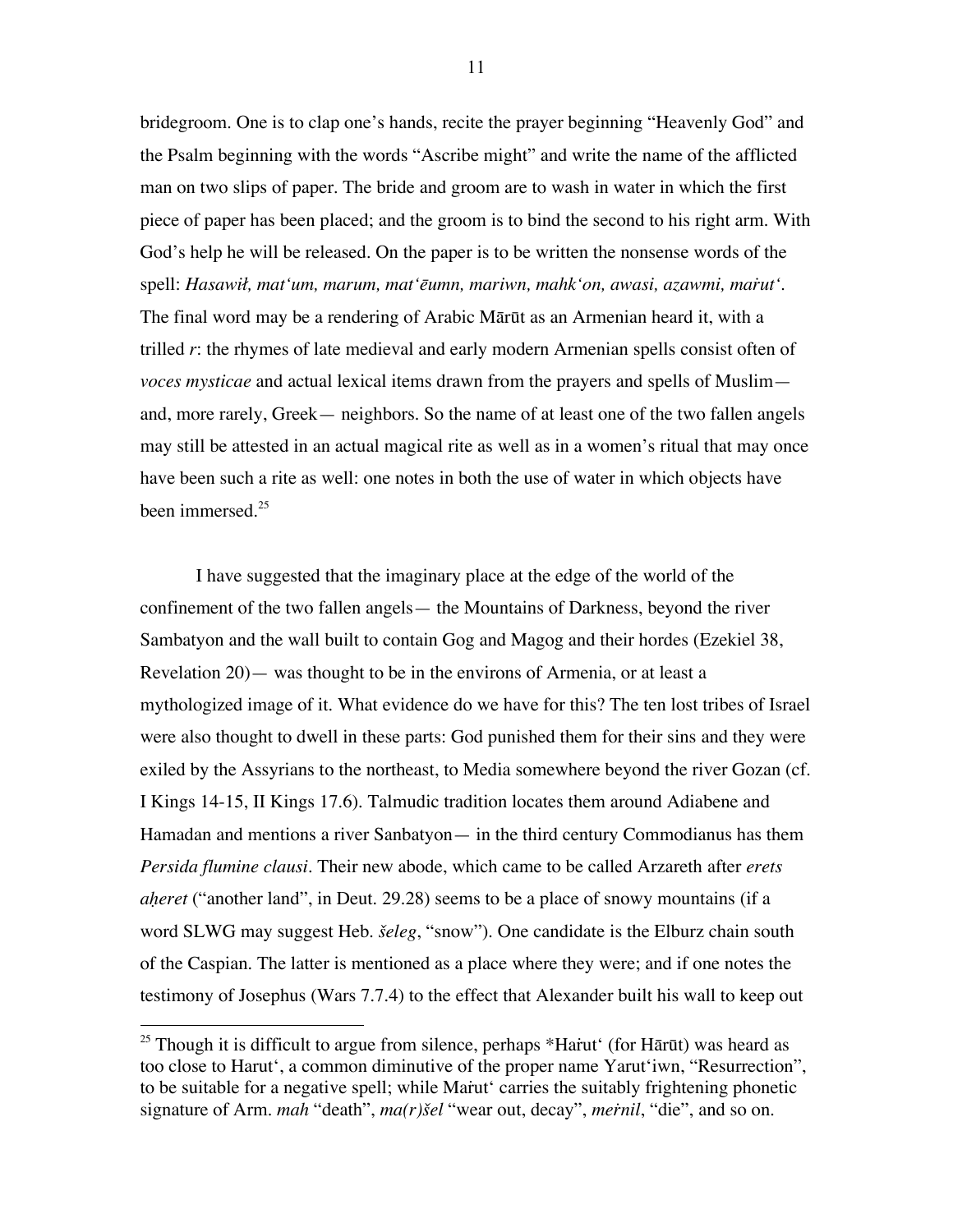the Scythians, whom he identifies with Magog, then that barrier would have been at the Caspian Gates near the western shore of that sea. 26 The *Qur'ān*, Ch. 18, knows both the wall and its builder, Zeus Ammon's son the *dhū 'l-qarnain*, "two-horned"; and has the barrier between two mountains. This is a persistent detail: the 14<sup>th</sup>-cent. Swedish *Konung Alexander* adds that the twin peaks *waro hogh ok mykith lang* "were high and very **long**"; and ancient Armenian sources call P'ok'r and Azat Masik'— Little and Greater Ararat *erkar*, "long". 27 And the turbulent river Araxes, that Tacitus writes will not bear bridges, (Virgil follows him, making the Araxes the edge of earth and Empire on the shield of Aeneas), flows past it. The historian and the poet meant by the political metaphor that Parthia would never submit to Roman domination; but it can make of the river a Sambatyon as well, a limit of the known world. For is not the incursion of Parthians into the Land of Israel an apocalyptic harbinger of redemption in the Talmudic literature?

So the country where another troublesome couple, Adam and Eve, were expelled from a garden of delights and the Ark of Noah rested, might be a fair candidate near the Caspian Gates for the Otherworld of Arzareth. And as the tale developed, Gog, Magog, and the "hidden" tribes were blended together even as the two words of Deuteronomy had been: John Mandeville speaks of "they of Caspye… Iewes of x. lynages, that men

 $^{26}$  Josephus, a native of the Galil, lived, rather ironically, not very far from the only town that is known to have borne the name of the ostensibly remote and fabulous Scythians, Scythopolis (Heb. Bēt Še'an). Presumably he even met a few serving in the Roman cavalry.

<sup>27</sup> In Movsēs Xorenac'i, *History of the Armenians*, I.26, the Mede Aždahak has a dream that foretells his doom: he finds himself "in an unknown land (*yerkri*) near a mountain long from the earth (*erkar yerkrē*) in height, whose summit seemed encased in the severity (*sastkut'eamb*) of ice; and they said, you would think, this is in the land of the progeny of the Armenians (*haykazanc'*)*.* And as I looked longer (*erkaragoyns*) at the mountain, a woman clothed in purple (*ciranazgest*), having a veil of heavenly color (*erknagoyn*) about her, appeared seated on the edge (*i cayri*) of such a height, lovely, tall in stature, and red-cheeked (*karmrayt*), gripped by the pains of giving birth (*erkanc'*)*.* And I looked longer still (*yerkaragoyns*) at this apparition and was in wonder, suddenly the woman gave birth (*cnaw*) to three fully-grown men (*eris katareals*) of the stature and nature of the progeny of the gods (*diwc'azanc'*). The first, gripping the flanks of a lion upon which he was mounted, sped west; the second, on a leopard, headed north; but the third, reining a monstrous dragon (*zvišap anari*), advancing upon our realm, attacked." On the antiquity of this passage, its relationship to other Iranian epic material, and its poetics and encoding of material from the song of the birth of Vahagn, see Russell 2009.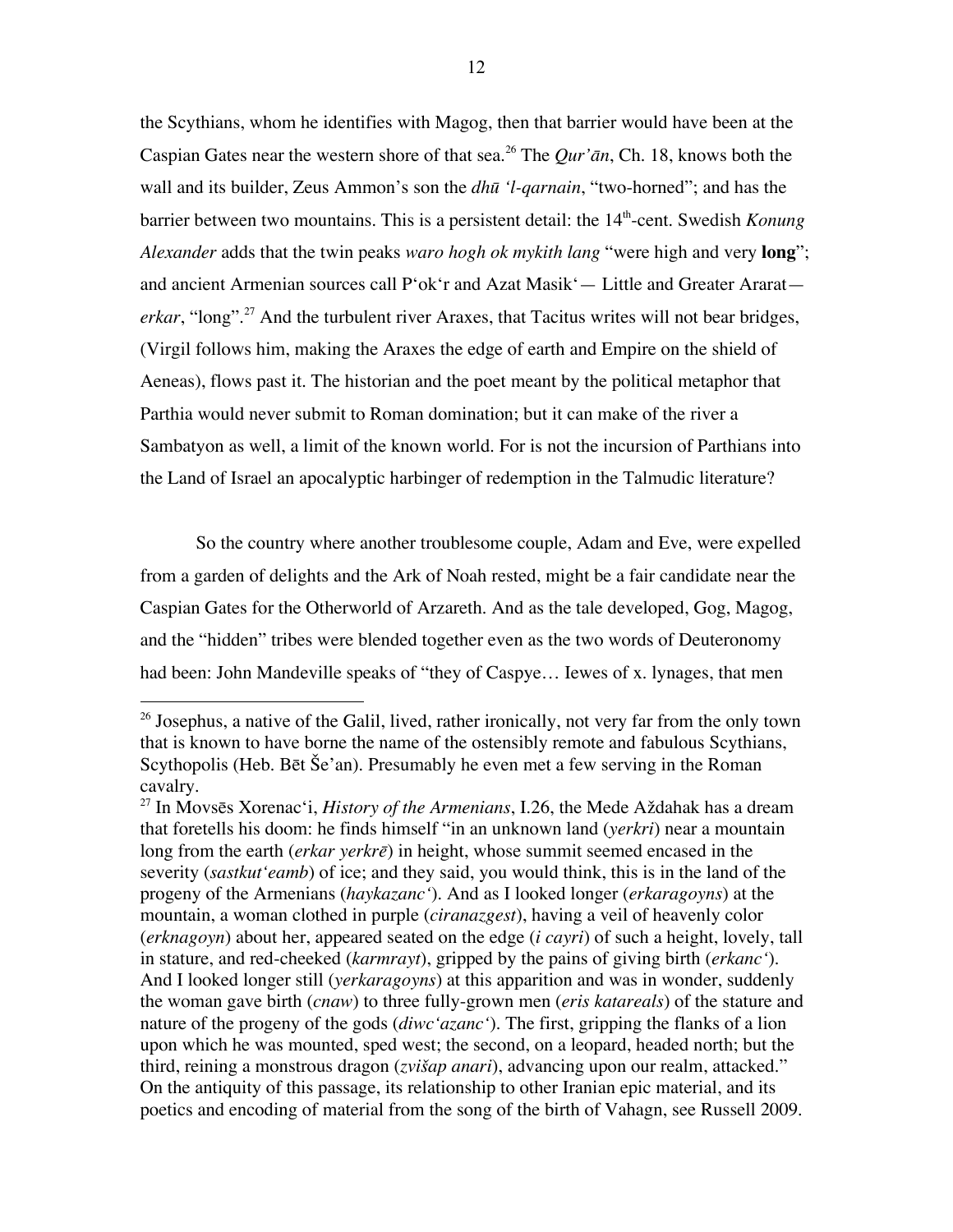clepen Goth & Magoth." That is all very well; but the *topos* of confinement implies another of escape. Orosius in the fifth century warns that the Jews teeming around the Caspian will break out (*erupturus*). *Pesikta Rabbati* 31.10 has the exiles migrating homewards in *meḥīlīm*, "tunnels"— like the *gilgul* of the bones of the men to be resurrected at Doomsday in the vale of Jehosophat, perhaps. In the uneasy folklore of the Middle Ages the belief was widespread in Germanic lands that the hordes of Gog and Magog waiting to burst from their confines and ravage Christendom were indeed the ten lost tribes— not the weak and despised Jews they knew, though, but Jews called either *rote* "red" (and oversexed) or *groß* "big" (like the giants, *'anaqīm* and *nefīlīm*). And what the persecutors feared, their victims hoped for: David Reuveni came to Rome in 1624 boasting that he could harness the might of these muscular Jews to retake Jerusalem. Eldad the Danite, who appeared in Qayrawan with tales of the ten lost tribes, went one better, for he spoke in a strangely-flavored (as it seems to recent researchers, a Najranitinged) Hebrew. Mandeville claimed Jews learnt the old tongue in order to be able to communicate with the ten tribes, presumably when the latter might come as a conquering, liberating army.<sup>28</sup> The Zionist project, with its sunny aim of *skazku sdelat' byl'iu*, "making reality of a fable" ( as a Soviet song promises; *Im tirtsū ēn zū agādā* was how Herzl put it), was determined to bring back the exiles. Yitzhak Ben Zvi in *The Exiled and the Redeemed* muses on those deported by Assyria long ago. And Eliezer Ben Yehuda, whose contribution was the revival of spoken Hebrew, muses in his memoir, "At that time [1881, the year of his *aliya*], Palestine was more like a fairy tale to most Jews, hardly more real than the kingdom of the sons of Moses across the River Sambatyon."<sup>29</sup>

Ben Yehuda was partly inspired to resurrect Hebrew, and to use it as his everyday tongue in Israel, by the Russian translation of George Eliot's novel *Daniel Deronda*; and it has been argued that she invented a character who undertakes the project of personal and national liberation and renewal as a Jew because she could not face writing as candidly about the similar needs of women. Fiction thus writes reality; and by imagining as Arzareth the very land of which my nation now sings, *Ēn lī erets aḥeret*, "I do **not**

<sup>28</sup> On the ten tribes and *rote Juden*, see Benite 2009; and Gow 1995.

<sup>29</sup> Muraoka 1993, p. 62.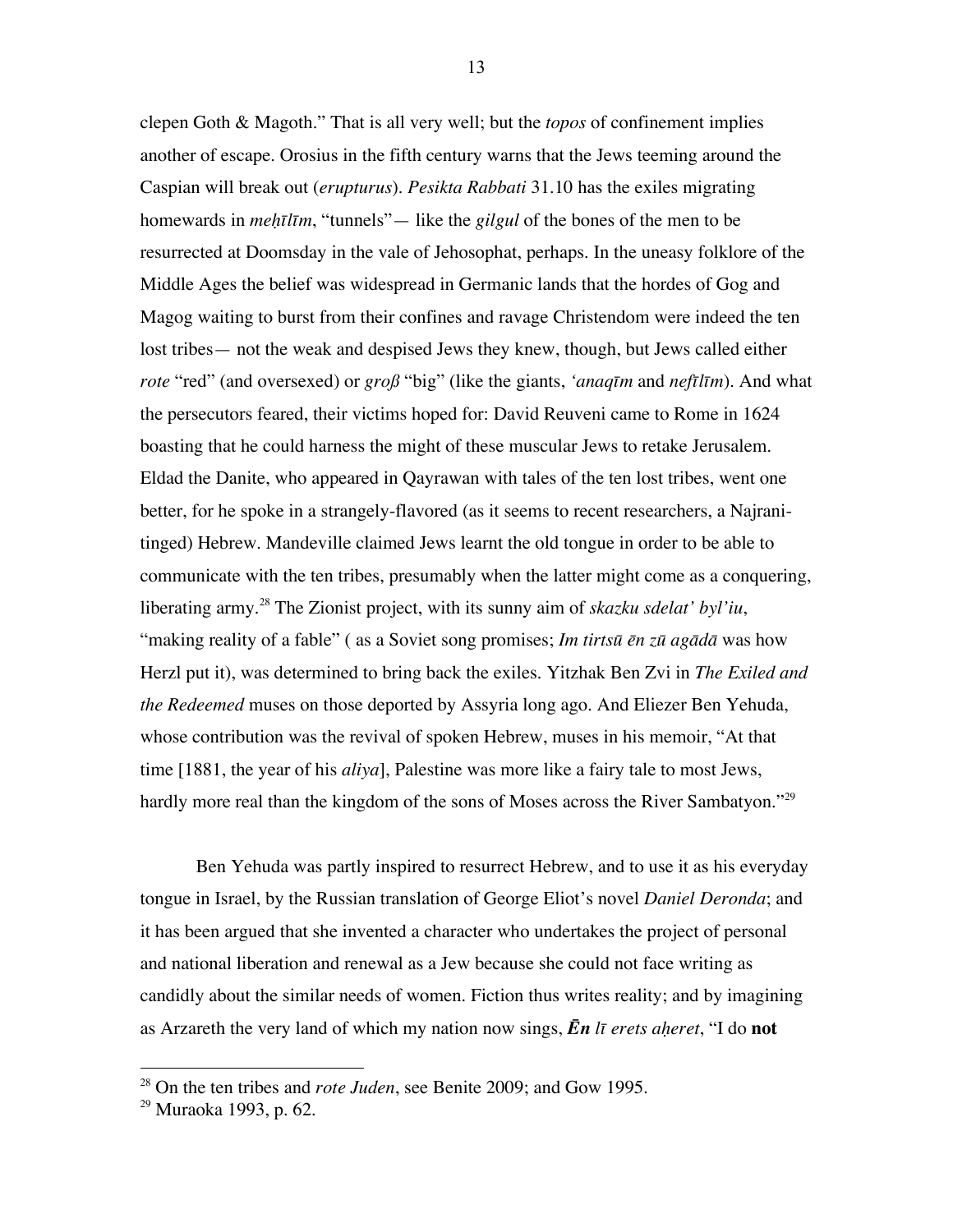have an Other Country", a mythologized land of exile is transposed and imposed upon an actual place of return. But irony seems as essential to writing as gravity is to physicality: the two angels fell and are confined in this Otherworld because they could not control their own libido, so now their profession is to teach others how to arouse and manipulate it, reminding their clients that everything they are about to say is a temptation or even rebellion (for *fitna* has both these senses).

The angels Hārūt and Mārūt, says the scripture, taught *siḥr*, "magic". This much accords with the rest of the evidence; and their warning, that what they are about to say is all nothing but *fitna*, again agrees with the tradition already noted that the giants and their ilk specialized in lying and deceit. But two decades ago Cyril Glasse, the scholar of Islam, offered to me this haunting paraphrase of the angels' caveat: "Everything we are about to say to you is a lie; now then, listen carefully!" And everyone *does*. There is no implication that the warning effectively repels anybody. If it did, the Prophet would not be telling the tale. One might aver that any man who has just traveled to the terrifying limits of the world to learn witchcraft is not going to be deterred by the health warning on the package. But in a more general way, what is it that we know is not true, yet we listen to it despite that, or even precisely because it is untrue? It is literary art, fiction. Pindar (Nemean ode 7.22-23) writes of Homer, *epei pseudesi hoi potanāi te makhanāi/ semnon epesti te* "for on his **lies** and his winged skill something sacred is present." It is not very far from the *semnon*, the holy, to *siḥr*, the magical; and indeed with reference to certain kinds of poetry and rhetoric, there is a famous *ḥadīth*: *Inna mina 'l-bayāni la-siḥran* "There is a kind of eloquence like magic."<sup>30</sup> Our little life is rounded by a sleep: aware of its confines and of the pain of the sentence and the sorrow of its end, literary imagination a lie we welcome, knowing it is a lie. It is magical indeed, providing wonder and relief and a sense of freedom. Suspending disbelief, we break down Alexander's wall and cross the river Sambatyon at will. Brian Boyd has argued of late that fiction is an evolutionary adaptation, a way of gaming out possible roles and situations in order to cope with them better, rather in the manner that a motorcycle rider scans the road ahead and anticipates (imagines) potential situations he will have to deal with at very short notice. But fiction is

<sup>&</sup>lt;sup>30</sup> Cit. by T. Fahd, "Sihr," *EI* 2.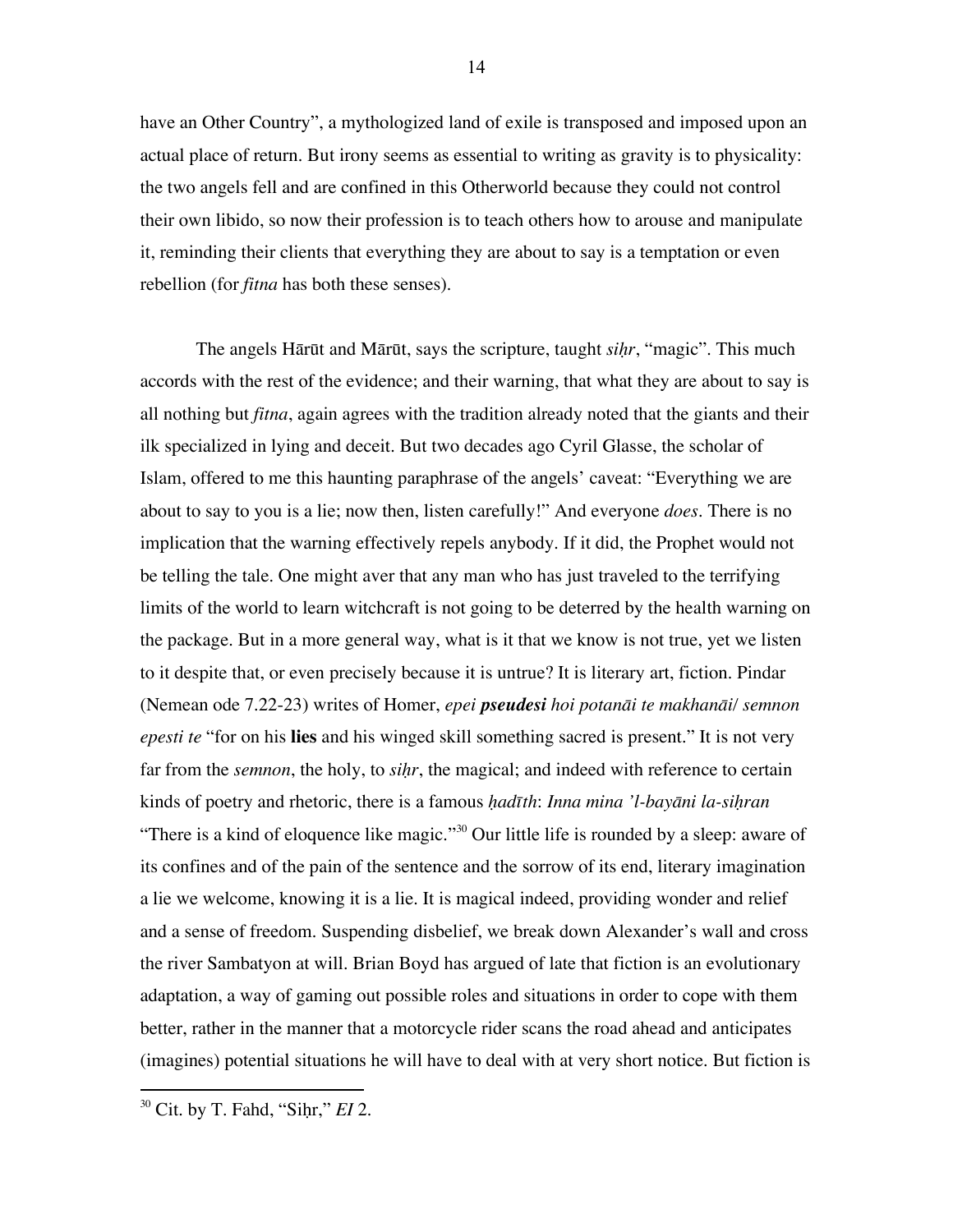more than a limbering up of the mind to deal with future challenges. It is also demonic, *fitna* in the sense of revolution, since it is man's protest against the way things are, an attempt to create in another fashion than the Creator, and to speak of matters such as the vagaries of human passion in which we, and not God, are at the center. Hārūt and Mārūt, not the unfolding genome, invented it, all right. Lev Nikolayevich Tolstoy perceived this in his old age, repented, turned from fiction to Christ, and, Solomon-like, repudiated the great books of his earlier life. One evening his wife was reading such a book to him, though. It dealt with illicit passion and the problems of family life. "It's rather good," he admitted. "What is it?" It was, she told him, a novel entitled *Anna Karenina*.

#### **Bibliography:**

ABDULLAEVA 2001: Firuza I. Abdullaeva, tr. and ed., *Tolkovanie Korana (Lakhorskii Tafsir)*, Pamiatniki pis'mennosti Vostoka 124, Moscow: Izd. Vostochnaia Literatura RAN, 2001.

BAMBERGER 1952: Bernard J. Bamberger, *Fallen Angels*, Philadelphia: JPS, 1952. BENITE 2009: Zvi Ben-Dor Benite, *The Ten Lost Tribes: A World History*, Oxford: Oxford University Press, 2009.

DE MENASCE 1947: Jean de Menasce, "Une légende indo-iranienne dans l'angélologie judéo-musulmane: à propos du Hārūt et Mārūt," *Études Asiatiques*, Berne, I.2, Juin 1947, pp. 10-18, repr. *Études Iraniennes*, 1985.

DIALECT DICTIONARY 2002: *Hayoc' lezvi barba ayin ba aran* ["Dialect dictionary of the Armenian language"], vol. 2, Erevan, 2002.

DILLMANN 1853: A. Dillmann, tr. from Ethiopic, *Das Christliche Adambuch des Morgenlandes*, Göttingen, 1853.

GOLDZIHER 1884-8: I. Goldziher, "Renseignements de source musulmane sur la dignité de Resch-Galuta," *Revue des Études Juives*, 1884-8.

GOW 1995: Andrew Colin Gow, *The Red Jews: Antisemitism in an Apocalyptic Age*, Leiden: Brill, 1995.

GRAVES AND PATAI 1963: Robert Graves and Raphael Patai, *Hebrew Myths: The Book of Genesis*, New York: Crown, 1963.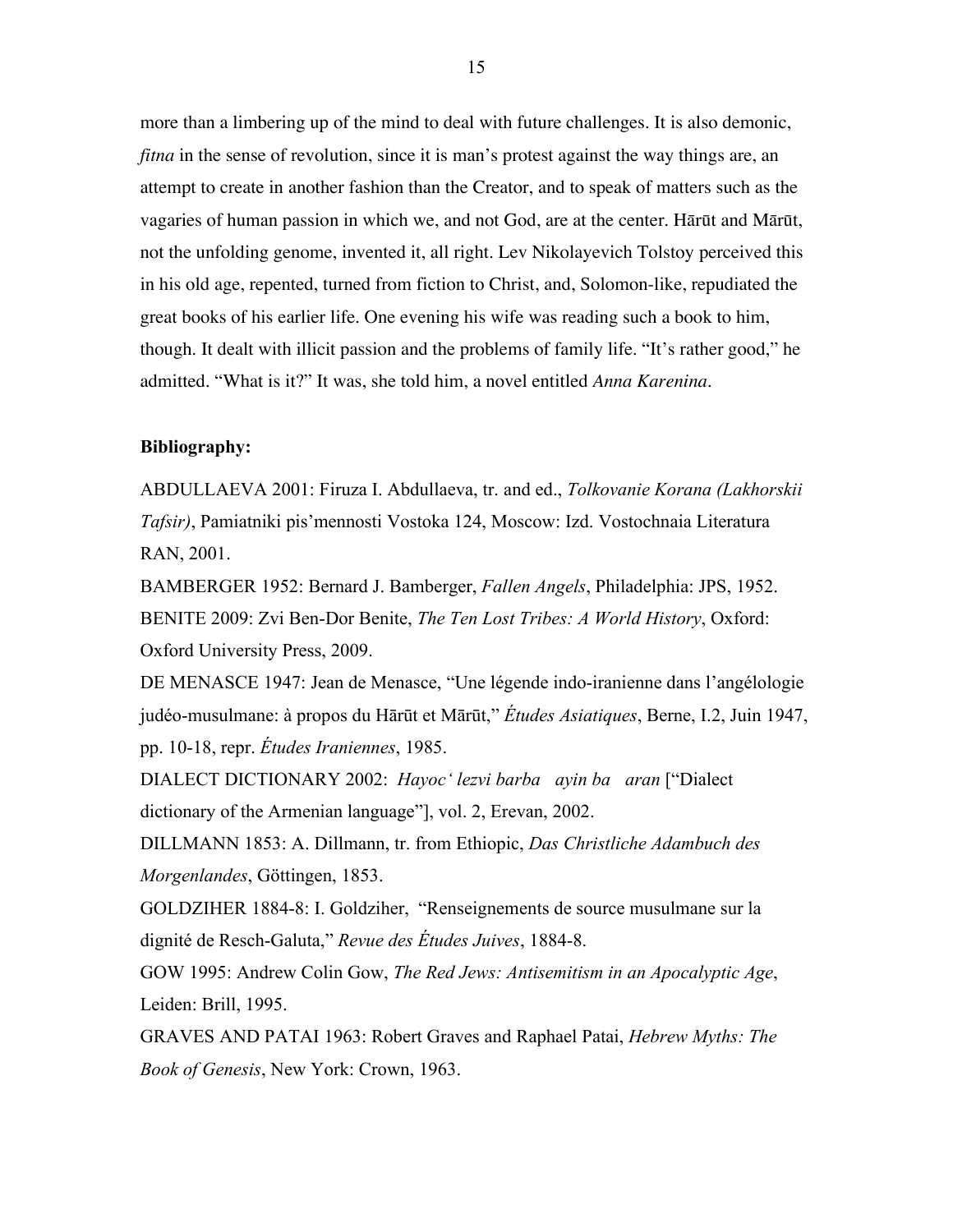HALPERIN 1982: David J. Halperin, "The *Book of Remedies*, the canonization of the Solomonic writings, and the riddle of Ps.-Eusebius," *Jewish Quarterly Review* 76.4 (Apr. 1982).

HENNING 1940: W.B. Henning, *Sogdica*, London, 1940, repr. in *Acta Iranica* 15, Leiden: Brill, 1977.

MILIK 1976: J.T. Milik, *The Books of Enoch (Aramaic Fragments at Qumran Cave 4)*, Oxford: Oxford University Press, 1976.

MORGAN 1983: Michael A. Morgan, tr., *Sepher ha-Razim: The Book of the Mysteries*, Chico, CA: Scholars Press, 1983.

MURAOKA 1993: T. Muraoka, tr., *Eliezer Ben-Yehuda, A Dream Come True*, Boulder, CO: Westview, 1993.

NAVEH AND SHAKED 1985: J. Naveh and S. Shaked, *Amulets and Magic Bowls: Aramaic Incantations of Late Antiquity*, Leiden: Brill, 1985.

NAVEH AND SHAKED 1993: J. Naveh and S. Shaked, *Magic Spells and Formulae: Aramaic Incantations of Late Antiquity*, Jerusalem: Magnes Press, 1993.

REEVES 1992: John C. Reeves, *Jewish Lore in Manichaean Cosmogony: Studies in the Book of Giants Tradition*, Cincinnati: Hebrew Union College Press, 1992.

RUSSELL 1986-87: J.R. Russell, "Some Iranian Images of Kingship in the Armenian Artaxiad Epic," *REArm* 20, 1986-87, pp. 253-70.

RUSSELL 1987: J.R. Russell, *Zoroastrianism in Armenia*, Harvard Iranian Series 5, Cambridge, MA, 1987.

RUSSELL 1988: J.R. Russell, "The Rite of *Muśkil Āsān Behrām Yazad* amongst the Parsis of Navsari, India," *Barg-e Sabz: A Green Leaf: Festschrift Jes P. Asmussen* (*Acta Iranica*, ser. Hommages et Opera Minora 12), Leiden, 1988.

RUSSELL 1990: J.R. Russell, "Zoroastrian Elements in the Book of Esther," in S.

Shaked and A. Netzer, eds., *Irano-Judaica II*, Jerusalem: Makhon Ben-Zvi, 1990.

RUSSELL 1994: J.R. Russell, "Problematic Snake Children of Armenia," *REArm* 25, 1994, pp. 77-96.

RUSSELL 2006: "Argawan: The Indo-European Memory of the Caucasus," *JArmenSt* VIII.2, Fall 2006 [2007], pp. 110-147.